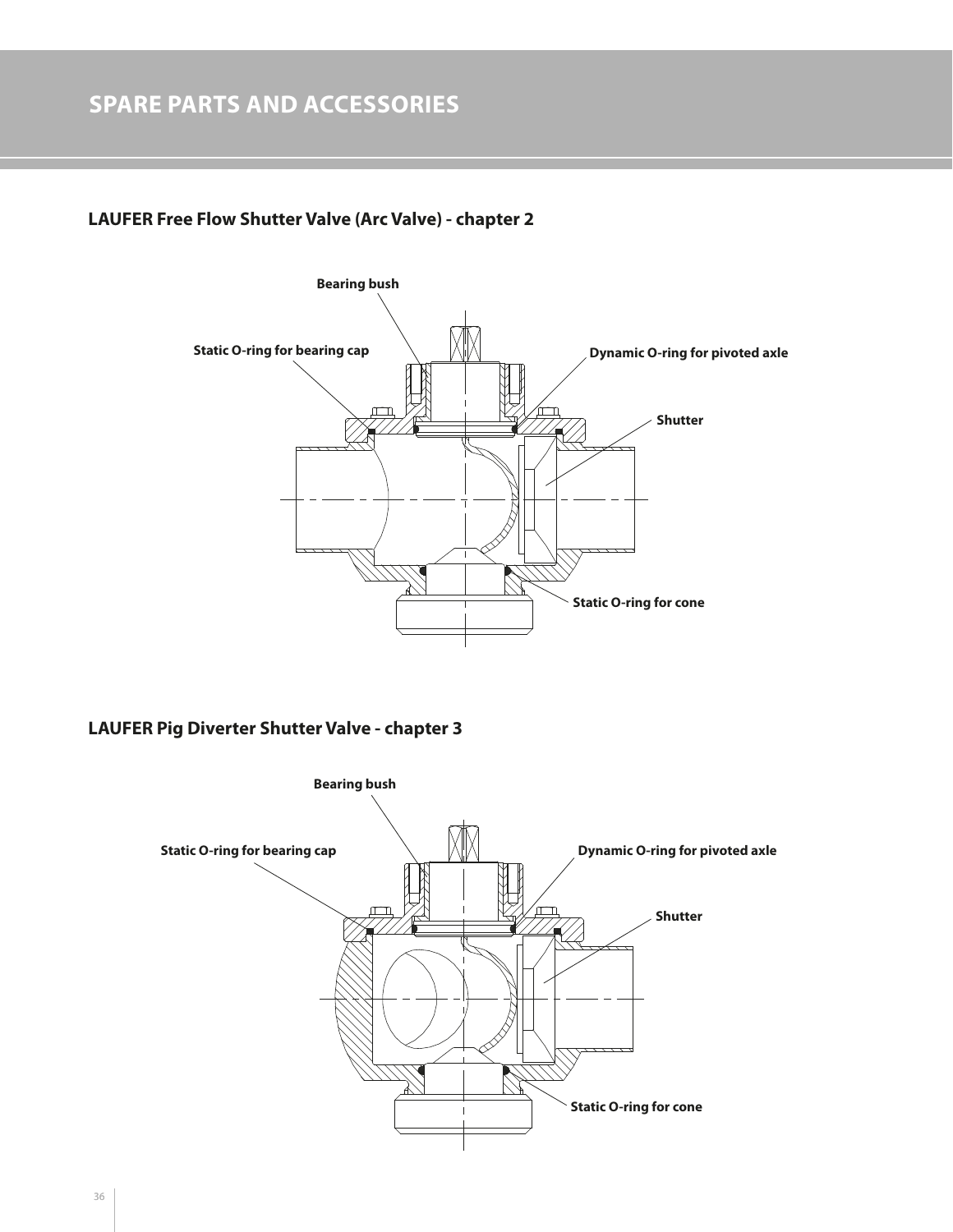### **O-ring set EPDM / FKM (Viton®)**

Consists of: 1x O-ring for pivoted axle\* 1x O-ring for bearing cap 1x O-ring for cone

**O-ring set FEP** Consists of:

1x O-ring for pivoted axle\* 1x O-ring for bearing cap 1x O-ring for cone

## **For shutter valves - chapter 2 and 3**

#### **EPDM O-ring set**

| <b>VAIVE SIZE</b><br>inch (mm) | <b>Type</b>      |
|--------------------------------|------------------|
| 1.00(25.4)                     | 25SD502S21E      |
| 1.50(38.1)                     | 38-40SD502S21E   |
| 2.00(50.8)                     | 50-51SD502S21E   |
| 2.50(63.5)                     | 63S502S21E       |
| 3.00(76.2)                     | 65-76SD502S21E   |
| 4.00(101.6)                    | 100-102SD502S21E |
| 6.00(152.4)                    | 150D502E         |

## **FEP O-ring set**

| <b>Type</b>        | <b>VALVE SIZE</b><br>inch (mm) |
|--------------------|--------------------------------|
| 25SD502S21FEP      | 1.00(25.4)                     |
| 38-40SD502S21FEP   | 1.50(38.1)                     |
| 50-51SD502S21FEP   | 2.00(50.8)                     |
| 63S502S21FEP       | 2.50(63.5)                     |
| 65-76SD502S21FEP   | 3.00(76.2)                     |
| 100-102SD502S21FEP | 4.00 (101.6)                   |
| 150D502FEP         | 6.00(152.4)                    |
|                    |                                |

#### **Dyneon**™ **TFM1600 shutter**

| <b>Type</b>   | <b>VALVE SIZE</b><br>inch (mm) |
|---------------|--------------------------------|
| 25SD501T      | 1.00(25.4)                     |
| 38-40SD501T   | 1.50(38.1)                     |
| 50-51SD501T   | 2.00(50.8)                     |
| 63S501T       | 2.50(63.5)                     |
| 65-76SD501T   | 3.00(76.2)                     |
| 100-102SD501T | 4.00 (101.6)                   |
| 150D501T      | 6.00(152.4)                    |
|               |                                |

## **Techtron® shutter**

| <b>Type</b>   | <b>VAIVE SIZE</b><br>inch (mm) |
|---------------|--------------------------------|
| 25SD501H      | 1.00(25.4)                     |
| 38-40SD501H   | 1.50(38.1)                     |
| 50-51SD501H   | 2.00(50.8)                     |
| 63S501H       | 2.50(63.5)                     |
| 65-76SD501H   | 3.00(76.2)                     |
| 100-102SD501H | 4.00(101.6)                    |

#### **PTFE GL25 shutter (glass-fiber reinforced)**

**FKM (Viton®) O-ring set** VALVE SIZE

valve size<br>
inch (mm) Type 1.00 (25.4) **25SD502S21V** 1.50 (38.1) **38-40SD502S21V** 2.00 (50.8) **50-51SD502S21V** 2.50 (63.5) **63S502S21V** 3.00 (76.2) **65-76SD502S21V** 4.00 (101.6) **100-102SD502S21V** 6.00 (152.4) **150D502V**

| <b>VAIVE SIZE</b><br>inch (mm) | <b>Type</b>   |
|--------------------------------|---------------|
| 1.00(25.4)                     | 25SD501G      |
| 1.50(38.1)                     | 38-40SD501G   |
| 2.00(50.8)                     | 50-51SD501G   |
| 2.50(63.5)                     | 63S501G       |
| 3.00(76.2)                     | 65-76SD501G   |
| 4.00(101.6)                    | 100-102SD501G |
| 6.00(152.4)                    | upon request  |

#### **Tecapeek® shutter**

| <b>Type</b>   | <b>VAIVE SIZE</b><br>inch (mm) |
|---------------|--------------------------------|
| 25SD501P      | 1.00(25.4)                     |
| 38-40SD501P   | 1.50(38.1)                     |
| 50-51SD501P   | 2.00(50.8)                     |
| 63S501P       | 2.50(63.5)                     |
| 65-76SD501P   | 3.00(76.2)                     |
| 100-102SD501P | 4.00(101.6)                    |



\*Please note:

**(chapter 4.4), the O-ring set contains two O-rings for the pivoted axle.** Manumum and we alwe. Com  $\mid$  37 For shutter valves with "leakage control of the moving O-ring seal"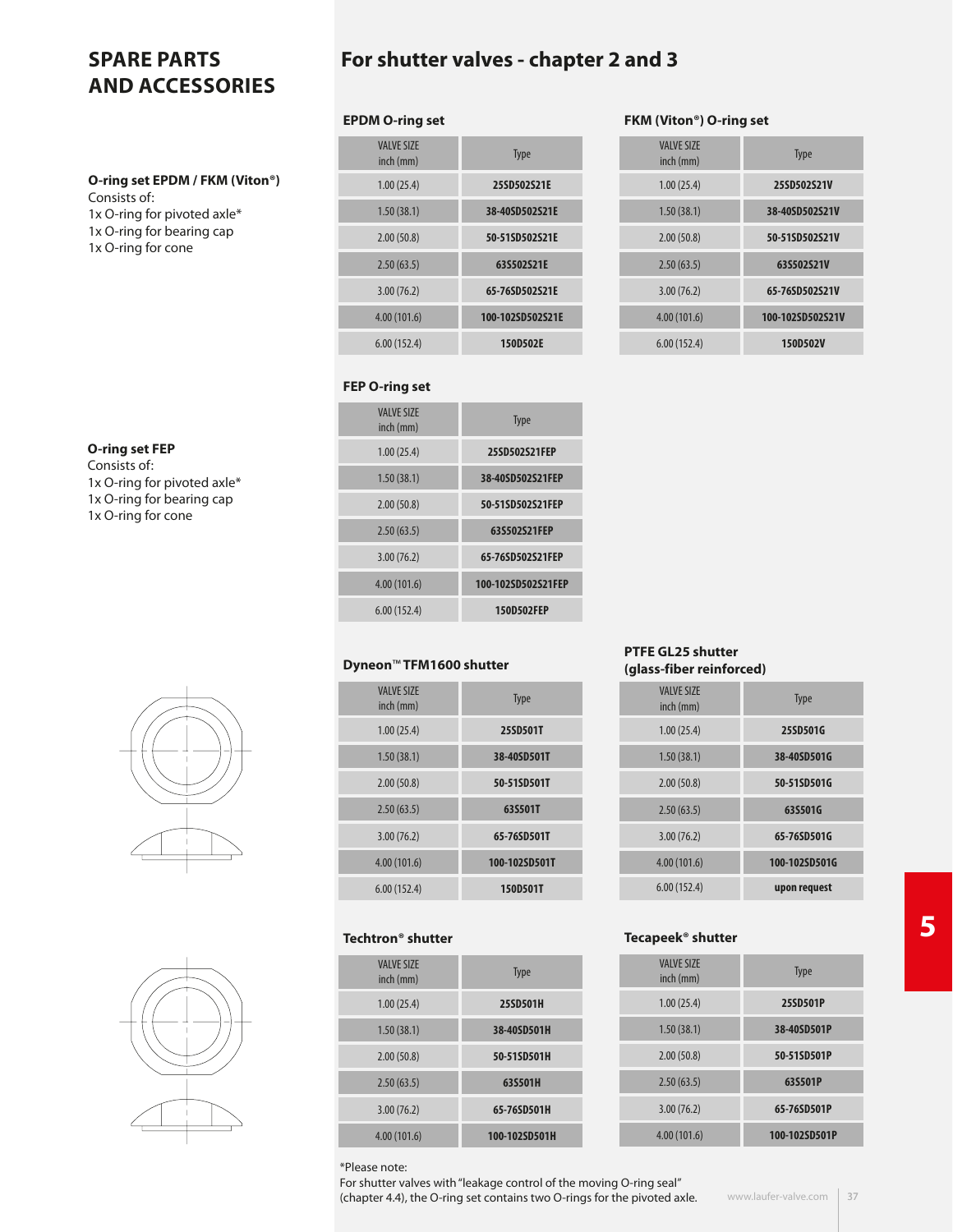# **For shutter valves - chapter 2 and 3**

# mmn

| Type         | <b>VALVE SIZE</b><br>inch (mm) |
|--------------|--------------------------------|
| 25SD503      | 1.00(25.4)                     |
| 38-80SD503   | 1.50(38.1)                     |
| 38-80SD503   | 2.00(50.8)                     |
| 38-80SD503   | 2.50(63.5)                     |
| 38-80SD503   | 3.00(76.2)                     |
| 100-102SD503 | 4.00(101.6)                    |
| 150D503      | 6.00(152.4)                    |

**Bearing bush POM (Polyacetal)**

#### **Bearing bush Dyneon**™ **TFM1600**

| <b>Type</b>   | <b>VALVE SIZE</b><br>inch (mm) |
|---------------|--------------------------------|
| 25SD503T      | 1.00(25.4)                     |
| 38-80SD503T   | 1.50(38.1)                     |
| 38-80SD503T   | 2.00(50.8)                     |
| 38-80SD503T   | 2.50(63.5)                     |
| 38-80SD503T   | 3.00(76.2)                     |
| 100-102SD503T | 4.00(101.6)                    |
| 150D503T      | 6.00(152.4)                    |

## **Assembling tool for the pinch nut**

| <b>VALVE SIZE</b><br>inch (mm) | <b>Type</b> |
|--------------------------------|-------------|
| 1.00(25.4)                     | 25-150SL    |
| 1.50(38.1)                     | 25-150SL    |
| 2.00(50.8)                     | 25-150SL    |
| 2.50(63.5)                     | 25-150SL    |
| 3.00(76.2)                     | 25-150SL    |
| 4.00(101.6)                    | 25-150SL    |
| 6.00(152.4)                    | 25-150SL    |

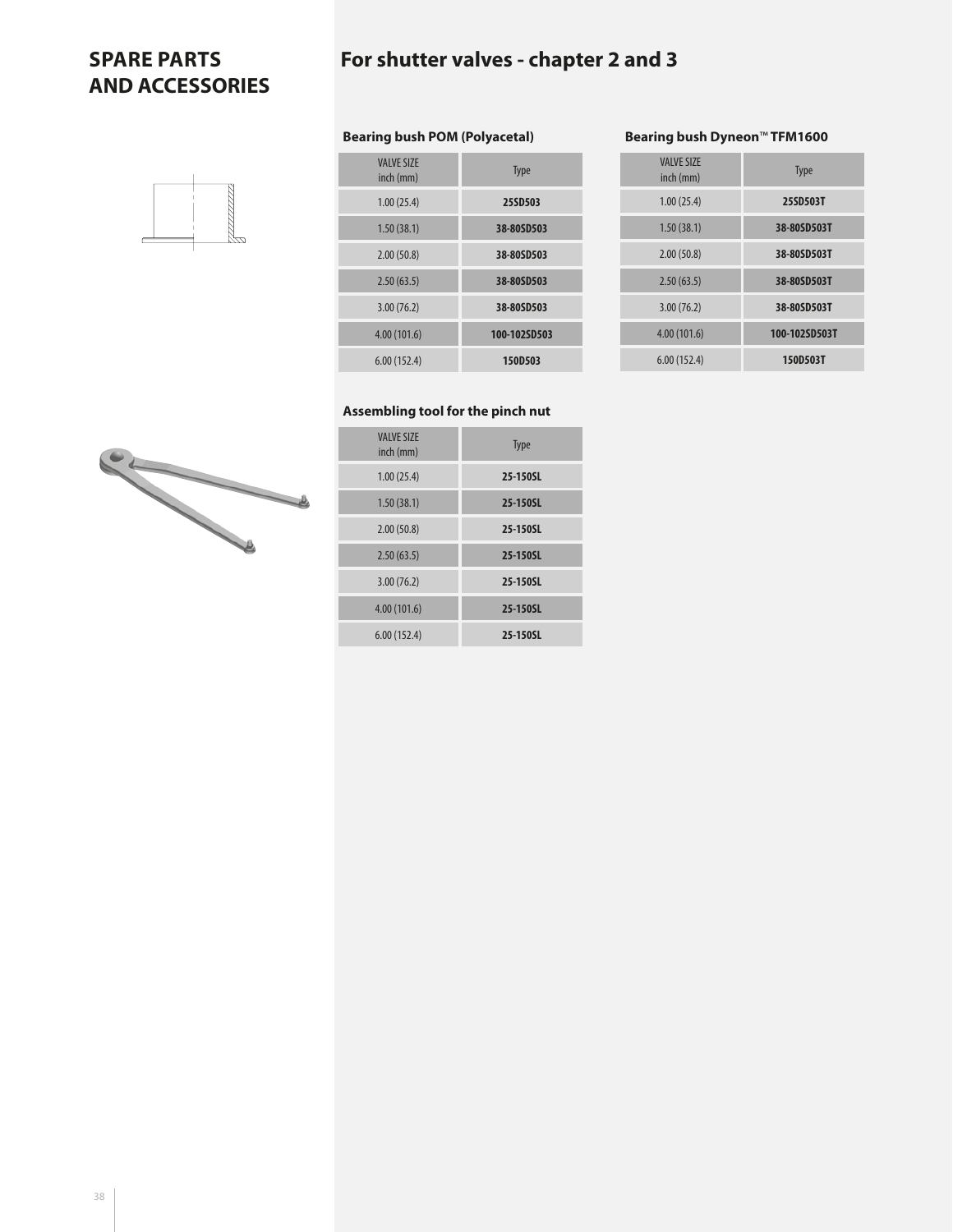# **For shutter valves - chapter 2 only**

#### **Standard handle, 4 x 90°**

| <b>VALVE SIZE</b><br>inch (mm) | <b>Type</b>     | L1         | h        |  |
|--------------------------------|-----------------|------------|----------|--|
| 1.00(25.4)                     | 25-40SD506-90   | 6.30(160)  | 2.01(51) |  |
| 1.50(38.1)                     | 25-40SD506-90   | 6.30(160)  | 2.01(51) |  |
| 2.00(50.8)                     | 50-63SD506-90   | 7.48 (190) | 2.01(51) |  |
| 2.50(63.5)                     | 50-63SD506-90   | 7.48 (190) | 2.01(51) |  |
| 3.00(76.2)                     | 65-80SD506-90   | 7.48 (190) | 2.01(51) |  |
| 4.00(101.6)                    | 100-102SD506-90 | 10.63(270) | 2.01(51) |  |
| 6.00(152.4)                    | 150D506-90      | 10.63(270) | 2.17(55) |  |

#### **Standard handle with feedback bracket M12, 0° - 90°**

| <b>VALVE SIZE</b><br>inch (mm) | <b>Type</b>      | L1          | h        |
|--------------------------------|------------------|-------------|----------|
| 1.00(25.4)                     | 25-40SD506-90R   | 6.30(160)   | 2.01(51) |
| 1.50(38.1)                     | 25-40SD506-90R   | 6.30(160)   | 2.01(51) |
| 2.00(50.8)                     | 50-63SD506-90R   | 7.48 (190)  | 2.01(51) |
| 2.50(63.5)                     | 50-63SD506-90R   | 7.48 (190)  | 2.01(51) |
| 3.00(76.2)                     | 65-80SD506-90R   | 7.48 (190)  | 2.01(51) |
| 4.00(101.6)                    | 100-102SD506-90R | 10.63(270)  | 2.01(51) |
| 6.00(152.4)                    | 150D506-90R      | 10.63 (270) | 2.17(55) |

#### **Vertical pneumatic actuator (AISI304), double acting 0° - 90° (air/air)**

| <b>VALVE SIZE</b><br>$inch$ (mm) | <b>Type</b>   | Ød1       | Ød2      | H          | h         |          | L1       |
|----------------------------------|---------------|-----------|----------|------------|-----------|----------|----------|
| 1.00(25.4)                       | 25-40KH002D   | 3.50(89)  | 1.97(50) | 8.07(205)  | 6.89(175) | 3.15(80) | 1.97(50) |
| 1.50(38.1)                       | 25-40KH002D   | 3.50(89)  | 1.97(50) | 8.07(205)  | 6.89(175) | 3.15(80) | 1.97(50) |
| 2.00(50.8)                       | 50-63KH004D   | 4.09(104) | 1.97(50) | 8.07(205)  | 6.89(175) | 3.15(80) | 1.97(50) |
| 2.50(63.5)                       | 50-63KH004D   | 4.09(104) | 1.97(50) | 8.07(205)  | 6.89(175) | 3.15(80) | 1.97(50) |
| 3.00(76.2)                       | 65-80KH006D   | 5.08(129) | 1.97(50) | 10.24(260) | 9.06(230) | 3.15(80) | 2.76(70) |
| 4.00(101.6)                      | 100-102KH006D | 5.08(129) | 2.76(70) | 10.24(260) | 9.06(230) | 3.15(80) | 2.76(70) |

#### **Vertical pneumatic actuator (AISI304), single acting 0°-90° (air/spring return)**

| <b>VALVE SIZE</b><br>$inch$ (mm) | <b>Type</b> | Ød1       | Ød2      | Н           | $\mathsf{h}$ | L         | L1        |
|----------------------------------|-------------|-----------|----------|-------------|--------------|-----------|-----------|
| 1.00(25.4)                       | 25-40KH002S | 3.50(89)  | 1.97(50) | 8.07(205)   | 6.89(175)    | 3.15(80)  | 1.97(50)  |
| 1.50(38.1)                       | 25-40KH002S | 3.50(89)  | 1.97(50) | 8.07(205)   | 6.89(175)    | 3.15(80)  | 1.97(50)  |
| 2.00(50.8)                       | 50-63KH004S | 4.09(104) | 1.97(50) | 8.07(205)   | 6.89(175)    | 3.15(80)  | 1.97(50)  |
| 2.50(63.5)                       | 50-63KH004S | 4.09(104) | 1.97(50) | 8.07(205)   | 6.89(175)    | 3.15(80)  | 1.97(50)  |
| 3.00(76.2)                       | 65-80KH006S | 5.08(129) | 1.97(50) | 10.24(260)  | 9.06(230)    | 3.15(80)  | 2.76(70)  |
| 4.00(101.6)                      | 100-102LKLA | 5.24(133) | 2.76(70) | 12.13 (308) | 9.76(248)    | 3.94(100) | 3.94(100) |



∃⊞≫



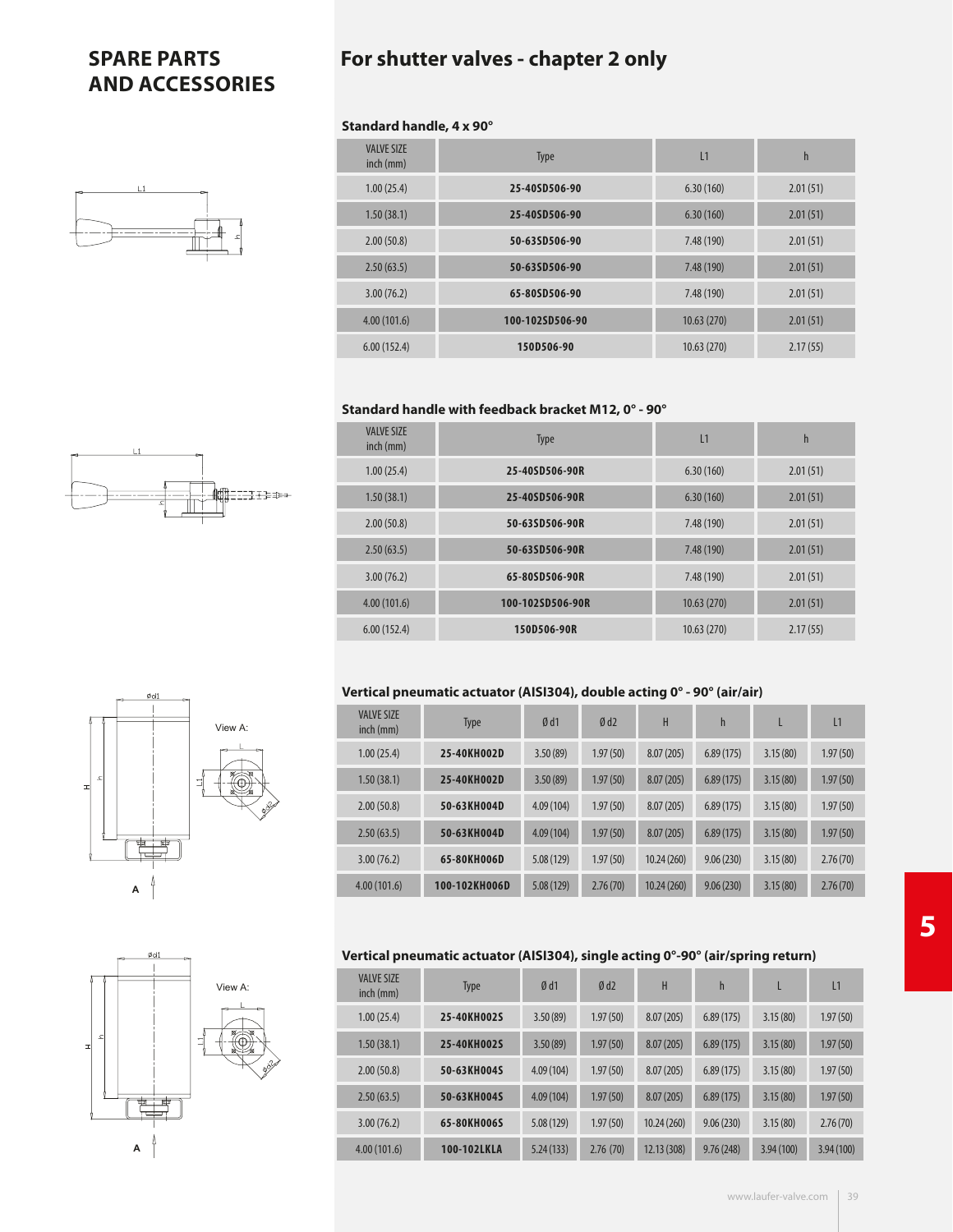## **For shutter valves - chapter 2 only**

#### **Vertical pneumatic actuator (AISI304), double acting 0° - 90° (air/air) with control unit TOP**

| <b>VALVE SIZE</b><br>$inch$ (mm) | <b>Type</b>       | ØD1       | ØD2        | H           | $\mathsf{h}$ |
|----------------------------------|-------------------|-----------|------------|-------------|--------------|
| 1.00(25.4)                       | 25-40KH002D TOP   | 4.02(102) | 3.50(89)   | 12.44 (316) | 4.37(111)    |
| 1.50(38.1)                       | 25-40KH002D TOP   | 4.02(102) | 3.50(89)   | 12.44(316)  | 4.37(111)    |
| 2.00(50.8)                       | 50-63KH004D TOP   | 4.02(102) | 4.09(104)  | 12.44 (316) | 4.37(111)    |
| 2.50(63.5)                       | 50-63KH004D TOP   | 4.02(102) | 4.09(104)  | 12.44 (316) | 4.37(111)    |
| 3.00(76.2)                       | 65-80KH006D TOP   | 4.02(102) | 5.08 (129) | 14.61 (371) | 4.37(111)    |
| 4.00(101.6)                      | 100-102KH006D TOP | 4.02(102) | 5.08 (129) | 14.61 (371) | 4.37(111)    |



| <b>VALVE SIZE</b><br>$inch$ (mm) | <b>Type</b>           | ØD1       | ØD2        | Н           | $\mathsf{h}$ |
|----------------------------------|-----------------------|-----------|------------|-------------|--------------|
| 1.00(25.4)                       | 25-40KH002S TOP       | 4.02(102) | 3.50(89)   | 12.44 (316) | 4.37(111)    |
| 1.50(38.1)                       | 25-40KH002S TOP       | 4.02(102) | 3.50(89)   | 12.44 (316) | 4.37(111)    |
| 2.00(50.8)                       | 50-63KH004ST0P        | 4.02(102) | 4.09(104)  | 12.44 (316) | 4.37(111)    |
| 2.50(63.5)                       | 50-63KH004ST0P        | 4.02(102) | 4.09(104)  | 12.44 (316) | 4.37(111)    |
| 3.00(76.2)                       | 65-80KH006ST0P        | 4.02(102) | 5.08 (129) | 14.61(371)  | 4.37(111)    |
| 4.00(101.6)                      | <b>100-102LKLATOP</b> | 5.51(140) | 5.24(133)  | 18.90 (480) | 6.73(171)    |

#### **Set of gaskets for vertical pneumatic actuator 0° - 90°**

| <b>VAIVE SIZE</b><br>inch (mm) | Type          | Used for actuator             |
|--------------------------------|---------------|-------------------------------|
| 1.00(25.4)                     | 25-40KH002DS  | double acting / single acting |
| 1.50(38.1)                     | 25-40KH002DS  | double acting / single acting |
| 2.00(50.8)                     | 50-63KH004DS  | double acting / single acting |
| 2.50(63.5)                     | 50-63KH004DS  | double acting / single acting |
| 3.00(76.2)                     | 65-102KH006DS | double acting / single acting |
| 4.00(101.6)                    | 65-102KH006DS | double acting                 |
| 4.00(101.6)                    | 65-102LKLASK  | single acting                 |



ASi or DeviceNet upon request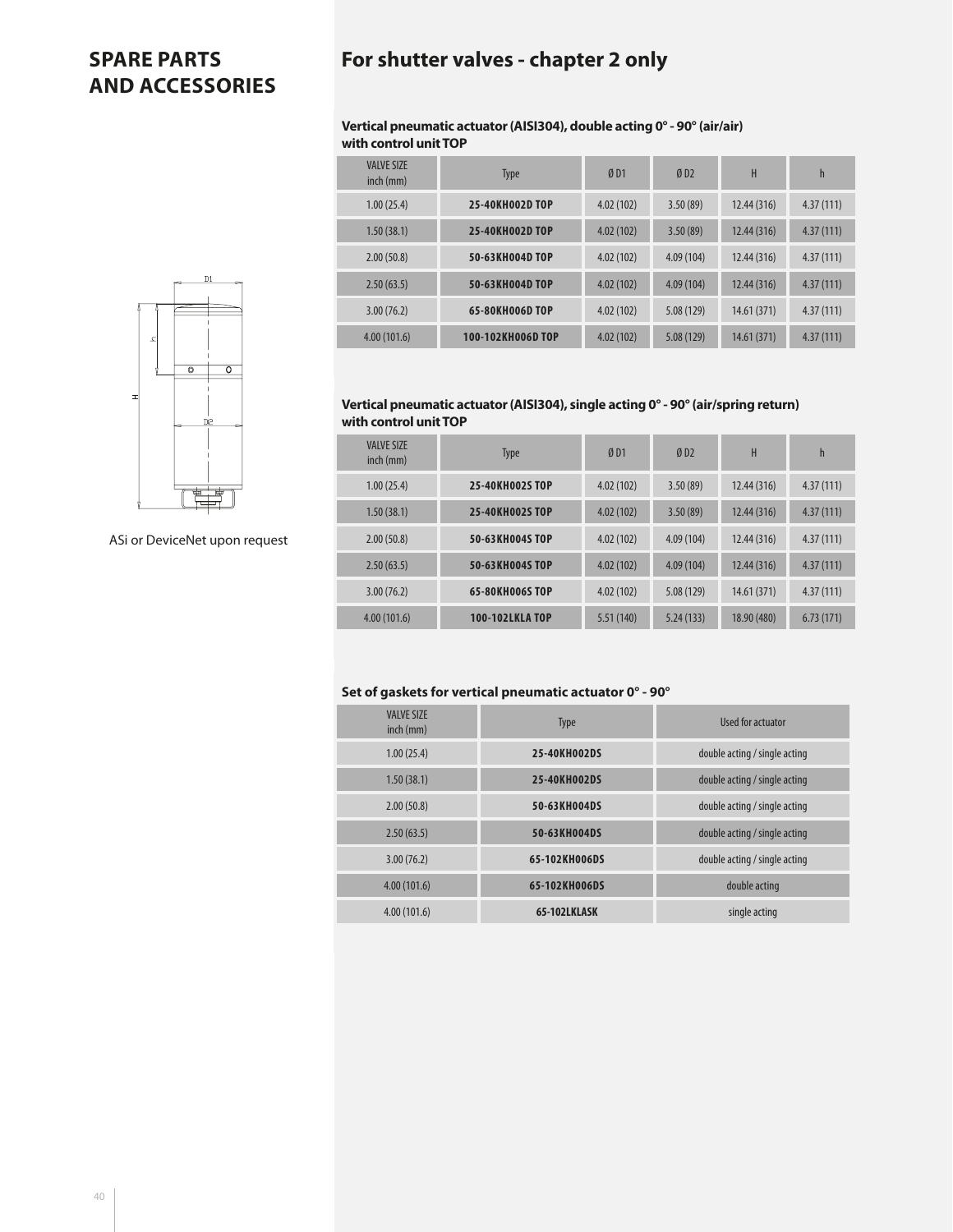





## **For shutter valves - chapter 2 only**

**Inductive proximity switch M12, plastic, 24V DC for vertical pneumatic actuator**

| <b>VALVE SIZE</b><br>inch (mm) | <b>Type</b> |
|--------------------------------|-------------|
| 1.00(25.4)                     | 25-102M55B  |
| 1.50(38.1)                     | 25-102M55B  |
| 2.00(50.8)                     | 25-102M55B  |
| 2.50(63.5)                     | 25-102M55B  |
| 3.00(76.2)                     | 25-102M55B  |
| 4.00(101.6)                    | 25-102M55B  |

#### **Inductive proximity switch M12, metal, 24V DC for vertical pneumatic actuator**

| <b>VAIVE SIZE</b><br>inch (mm) | <b>Type</b>  |
|--------------------------------|--------------|
| 1.00(25.4)                     | 25-102M55BSt |
| 1.50(38.1)                     | 25-102M55BSt |
| 2.00(50.8)                     | 25-102M55BSt |
| 2.50(63.5)                     | 25-102M55BSt |
| 3.00(76.2)                     | 25-102M55BSt |
| 4.00(101.6)                    | 25-102M55BSt |

**Inductive proximity switch M12, plastic, 20-250V AC for vertical pneumatic actuator**

| <b>VALVE SIZE</b><br>inch (mm) | <b>Type</b> |
|--------------------------------|-------------|
| 1.00(25.4)                     | 25-102M55C  |
| 1.50(38.1)                     | 25-102M55C  |
| 2.00(50.8)                     | 25-102M55C  |
| 2.50(63.5)                     | 25-102M55C  |
| 3.00(76.2)                     | 25-102M55C  |
| 4.00(101.6)                    | 25-102M55C  |

#### **Inductive proximity switch M12, metal, 8.2V DC for vertical pneumatic actuator, Ex**

|               | ~~~~~~~~~~~                    |
|---------------|--------------------------------|
| <b>Type</b>   | <b>VALVE SIZE</b><br>inch (mm) |
| 25-102M55ExSt | 1.00(25.4)                     |
| 25-102M55ExSt | 1.50(38.1)                     |
| 25-102M55ExSt | 2.00(50.8)                     |
| 25-102M55ExSt | 2.50(63.5)                     |
| 25-102M55ExSt | 3.00(76.2)                     |
| 25-102M55ExSt | 4.00(101.6)                    |

#### **3/2 Solenoid valve with cable plug, for vertical pneumatic actuator**

| <b>VALVE SIZE</b><br>inch (mm) | Type          |                |                  |
|--------------------------------|---------------|----------------|------------------|
| 1.00(25.4)                     | 25-63MVB24D   | 24V DC         | G <sub>1/8</sub> |
|                                | 25-63MVB110A  | 110V AC        |                  |
|                                | 25-63MVB230A  | 230V AC        |                  |
| 1.50(38.1)                     | 25-63MVB24D   | <b>24V DC</b>  | G1/8             |
|                                | 25-63MVB110A  | <b>110V AC</b> |                  |
|                                | 25-63MVB230A  | <b>230V AC</b> |                  |
| 2.00(50.8)                     | 25-63MVB24D   | 24V DC         | G1/8             |
|                                | 25-63MVB110A  | <b>110V AC</b> |                  |
|                                | 25-63MVB230A  | 230V AC        |                  |
| 2.50(63.5)                     | 25-63MVB24D   | <b>24V DC</b>  | G1/8             |
|                                | 25-63MVB110A  | <b>110V AC</b> |                  |
|                                | 25-63MVB230A  | <b>230V AC</b> |                  |
| 3.00(76.2)                     | 65-102MVB24D  | 24V DC         | G1/4             |
|                                | 65-102MVB110A | <b>110V AC</b> |                  |
|                                | 65-102MVB230A | 230V AC        |                  |
| 4.00(101.6)                    | 65-102MVB24D  | <b>24V DC</b>  | G1/4             |
|                                | 65-102MVB110A | <b>110V AC</b> |                  |
|                                | 65-102MVB230A | <b>230V AC</b> |                  |

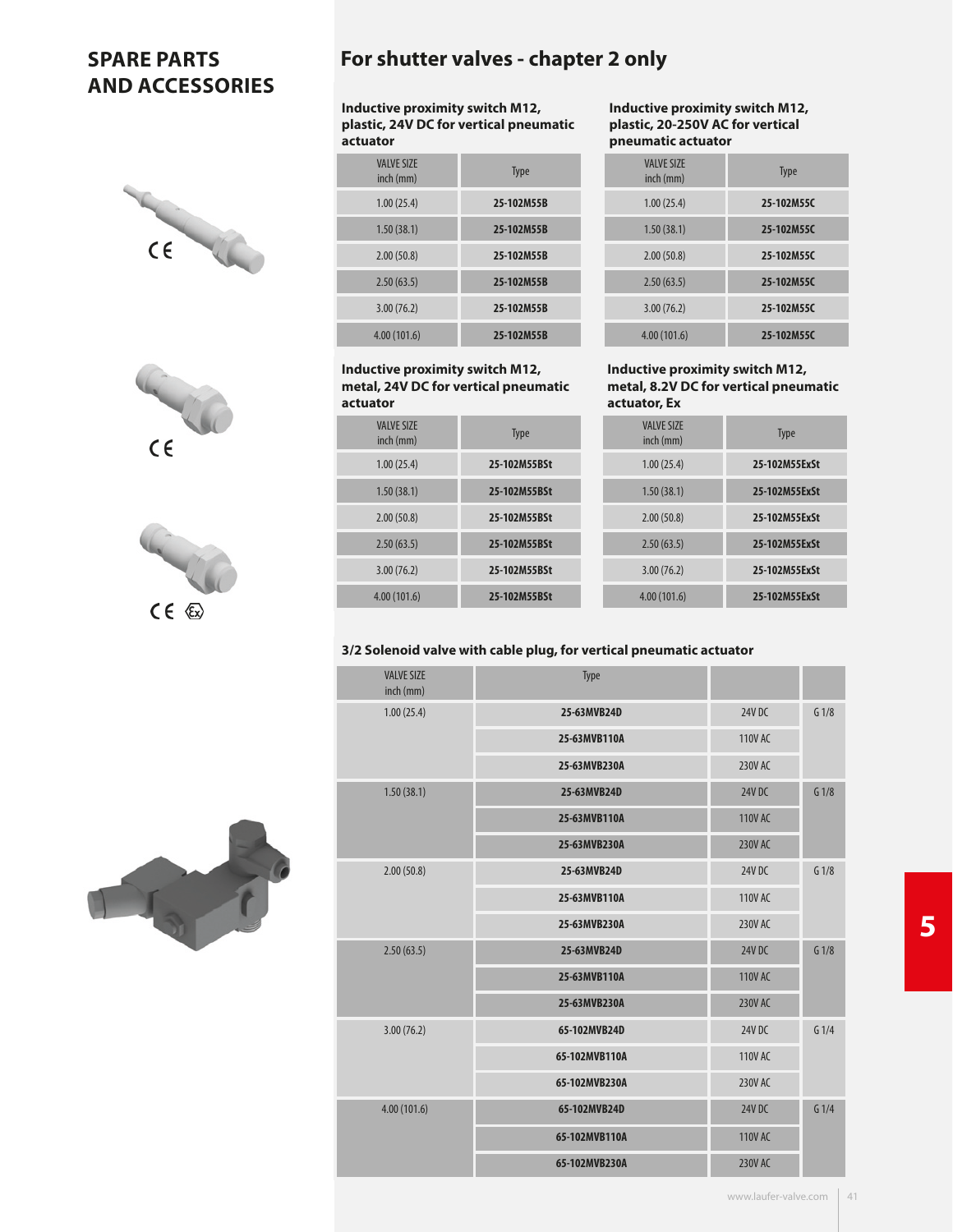

## **For shutter valves - chapter 2 only**

**Horizontal pneumatic actuator (aluminium housing), double acting 0° - 90° (air/air)**

| <b>VALVE SIZE</b><br>inch (mm) | Type           | L          | H         |
|--------------------------------|----------------|------------|-----------|
| 1.00(25.4)                     | 25-63KB50      | 6.34(161)  | 5.94(151) |
| 1.50(38.1)                     | 25-63KB50      | 6.34(161)  | 5.94(151) |
| 2.00(50.8)                     | 25-63KB50      | 6.34(161)  | 5.94(151) |
| 2.50(63.5)                     | 25-63KB50      | 6.34(161)  | 5.94(151) |
| 3.00(76.2)                     | 65-80KB50      | 8.23(209)  | 6.61(168) |
| 4.00(101.6)                    | 100-102KB50    | 8.23 (209) | 6.61(168) |
| 6.00(152.4)                    | <b>150KA50</b> | 13.11(333) | 7.36(187) |

PTFE coated housing upon request

#### **Horizontal pneumatic actuator (aluminium housing), single acting 0° - 90° (air/spring return)**

| <b>VALVE SIZE</b><br>inch (mm) | <b>Type</b> |           | H         |
|--------------------------------|-------------|-----------|-----------|
| 1.00(25.4)                     | 25KB51      | 6.34(161) | 5.94(151) |
| 1.50(38.1)                     | 38-51KB51   | 6.34(161) | 5.94(151) |
| 2.00(50.8)                     | 38-51KB51   | 6.34(161) | 5.94(151) |
| 2.50(63.5)                     | 63-76KB51   | 6.34(161) | 5.94(151) |
| 3.00(76.2)                     | 63-76KB51   | 8.23(209) | 6.61(168) |
| 4.00(101.6)                    | 100-102KB51 | 8.23(209) | 6.61(168) |

PTFE coated housing upon request

#### **Horizontal pneumatic actuator (aluminium housing), double acting 0° - 180° (air/air)**

| <b>VALVE SIZE</b><br>inch (mm) | <b>Type</b>  | L           | H         |
|--------------------------------|--------------|-------------|-----------|
| 1.00(25.4)                     | 25-63KB180   | 9.25(235)   | 5.94(151) |
| 1.50(38.1)                     | 25-63KB180   | 9.25(235)   | 5.94(151) |
| 2.00(50.8)                     | 25-63KB180   | 9.25(235)   | 5.94(151) |
| 2.50(63.5)                     | 25-63KB180   | 9.25(235)   | 5.94(151) |
| 3.00(76.2)                     | 65-80KB180   | 12.24(311)  | 6.61(168) |
| 4.00(101.6)                    | 100-102KB180 | 12.24 (311) | 6.61(168) |
| 6.00(152.4)                    | 150KB180     | 17.64 (448) | 8.31(211) |

PTFE coated housing upon request

#### **Horizontal 3-position pneumatic actuator (aluminium housing), double acting 0° - 90° - 180° (air/air)**

| . <u>.</u>                     |             |             |           |
|--------------------------------|-------------|-------------|-----------|
| <b>VALVE SIZE</b><br>inch (mm) | Type        |             | H         |
| 1.00(25.4)                     | 25-63KB52   | 13.54 (344) | 5.94(151) |
| 1.50(38.1)                     | 25-63KB52   | 13.54 (344) | 5.94(151) |
| 2.00(50.8)                     | 25-63KB52   | 13.54 (344) | 5.94(151) |
| 2.50(63.5)                     | 25-63KB52   | 13.54 (344) | 5.94(151) |
| 3.00(76.2)                     | 65-80KB52   | 17.09 (434) | 6.61(168) |
| 4.00(101.6)                    | 100-102KB52 | 17.09 (434) | 6.61(168) |
| 6.00(152.4)                    | 150KB52     | 24.84 (631) | 8.31(211) |

PTFE coated housing upon request





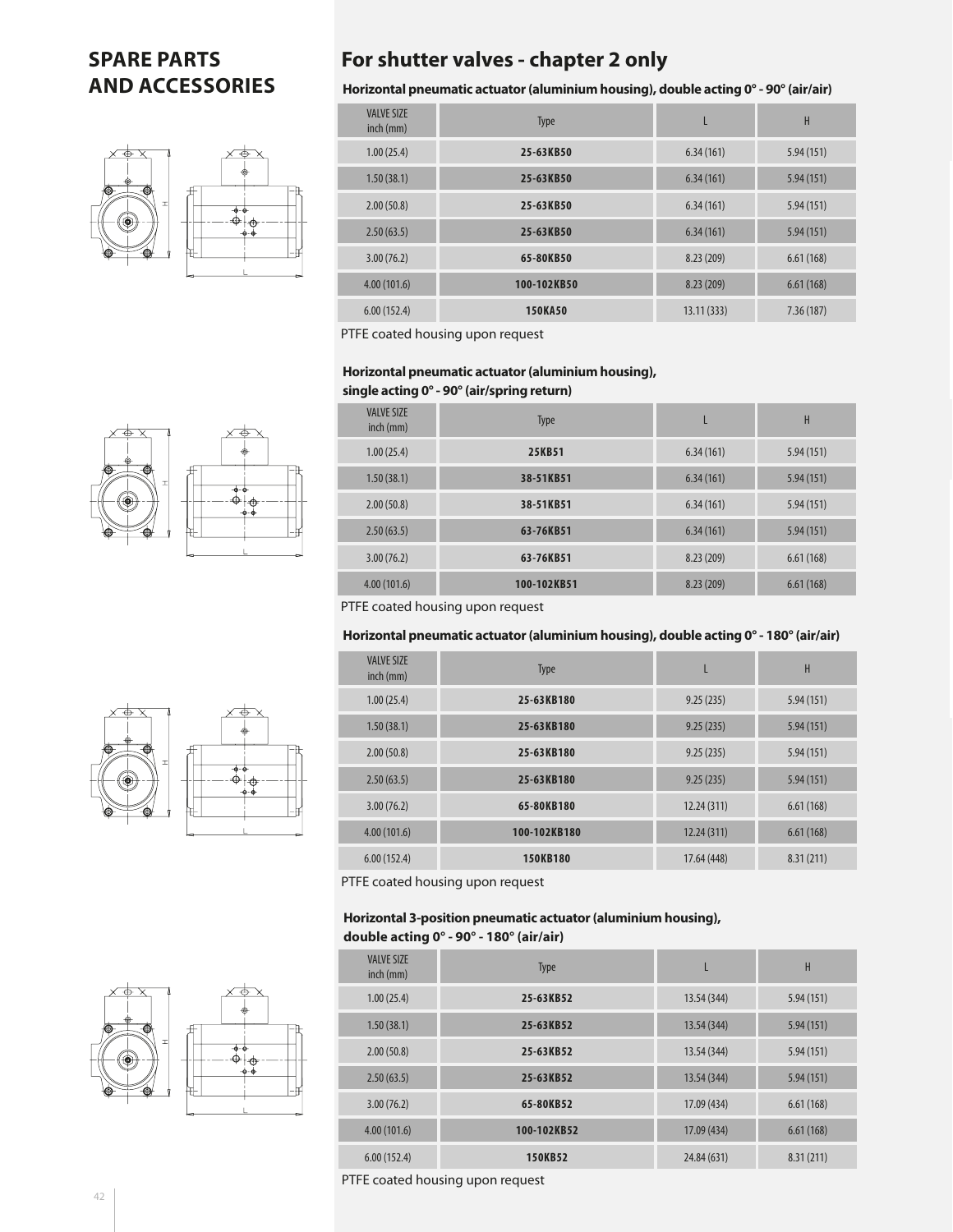

**Inductive proximity switch (double sensor), 24V DC for horizontal pneumatic actuator** 

| <b>VAIVE SIZE</b><br>inch (mm) | <b>Type</b> |
|--------------------------------|-------------|
| 1.00(25.4)                     | 25-102M55   |
| 1.50(38.1)                     | 25-102M55   |
| 2.00(50.8)                     | 25-102M55   |
| 2.50(63.5)                     | 25-102M55   |
| 3.00(76.2)                     | 25-102M55   |
| 4.00(101.6)                    | 25-102M55   |
| 6.00(152.4)                    | 25-102M55   |

#### **Inductive proximity switch (double sensor), 20-250V AC for horizontal pneumatic actuator**

| <b>Type</b> | <b>VALVE SIZE</b><br>inch (mm) |
|-------------|--------------------------------|
| 25-102M55A  | 1.00(25.4)                     |
| 25-102M55A  | 1.50(38.1)                     |
| 25-102M55A  | 2.00(50.8)                     |
| 25-102M55A  | 2.50(63.5)                     |
| 25-102M55A  | 3.00(76.2)                     |
| 25-102M55A  | 4.00(101.6)                    |
| 25-102M55A  | 6.00(152.4)                    |

#### **Inductive proximity switch (double sensor), 8.2V DC for horizontal pneumatic actuator, Ex**

| <b>VAIVE SIZE</b><br>inch (mm) | Type        |
|--------------------------------|-------------|
| 1.00(25.4)                     | 25-102M55AT |
| 1.50(38.1)                     | 25-102M55AT |
| 2.00(50.8)                     | 25-102M55AT |
| 2.50(63.5)                     | 25-102M55AT |
| 3.00(76.2)                     | 25-102M55AT |
| 4.00(101.6)                    | 25-102M55AT |
| 6.00(152.4)                    | 25-102M55AT |

#### **Target puck for horizontal pneumatic actuator, 0° - 90° (180°)**

| <b>VALVE SIZE</b><br>inch (mm) | <b>Type</b> |
|--------------------------------|-------------|
| 1.00(25.4)                     | 25-150SN65  |
| 1.50(38.1)                     | 25-150SN65  |
| 2.00(50.8)                     | 25-150SN65  |
| 2.50(63.5)                     | 25-150SN65  |
| 3.00(76.2)                     | 25-150SN65  |
| 4.00(101.6)                    | 25-150SN65  |
| 6.00(152.4)                    | 25-150SN65  |
|                                |             |

**5**



 $CE \&$ 

I

I

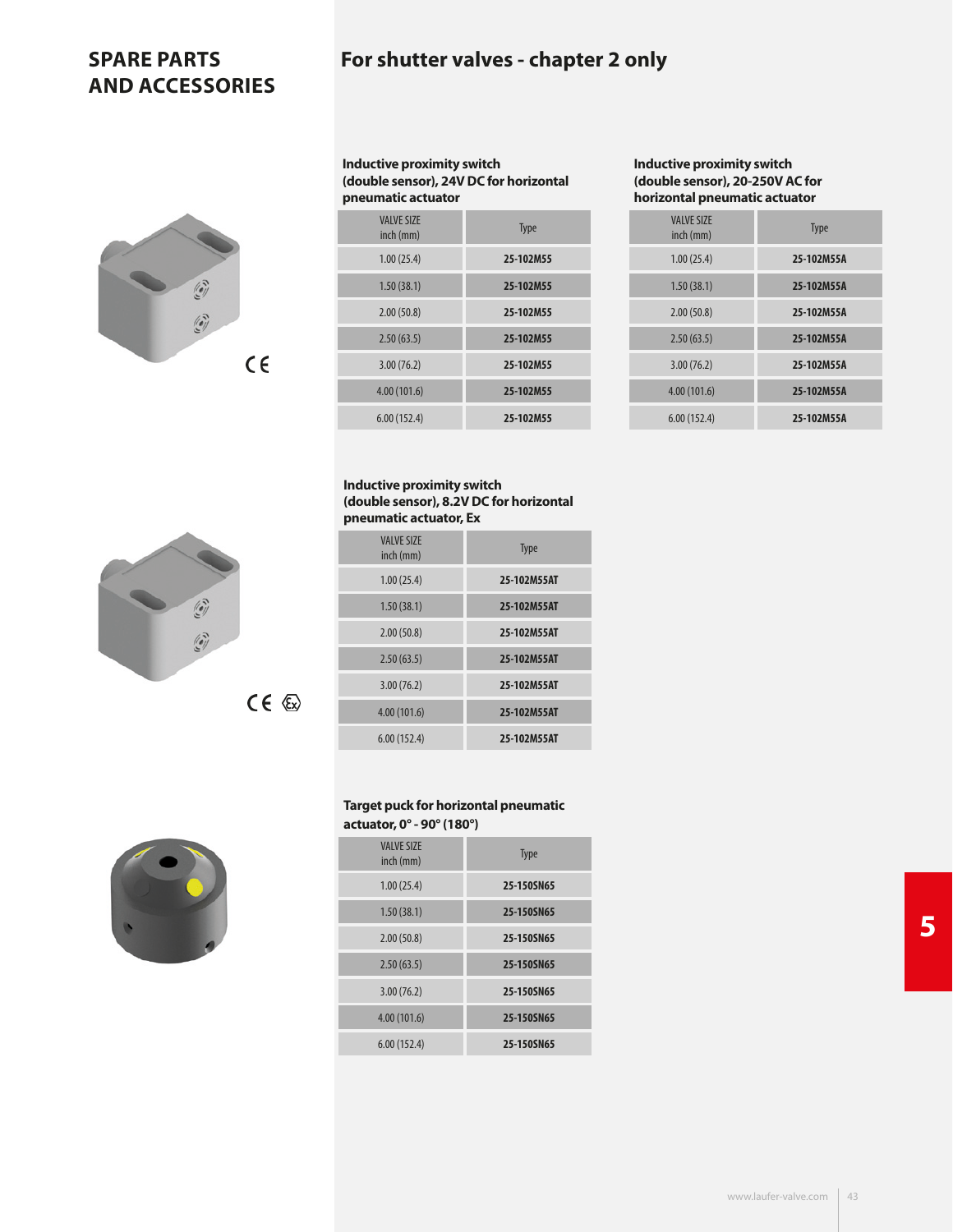

|  | For shutter valves - chapter 2 only |  |  |  |  |
|--|-------------------------------------|--|--|--|--|
|--|-------------------------------------|--|--|--|--|

#### **5/2 Solenoid valve with cable plug for horizontal pneumatic actuator**

| <b>VALVE SIZE</b><br>inch (mm) | <b>Type</b>   |                |                  |
|--------------------------------|---------------|----------------|------------------|
|                                | 25-102MVA24D  | 24V DC         |                  |
| 1.00(25.4)                     | 25-102MVA110A | <b>110V AC</b> | G1/4             |
|                                | 25-102MVA230A | <b>230V AC</b> |                  |
|                                | 25-102MVA24D  | 24V DC         |                  |
| 1.50(38.1)                     | 25-102MVA110A | <b>110V AC</b> | G1/4             |
|                                | 25-102MVA230A | <b>230V AC</b> |                  |
|                                | 25-102MVA24D  | <b>24V DC</b>  |                  |
| 2.00(50.8)                     | 25-102MVA110A | <b>110V AC</b> | G <sub>1/4</sub> |
|                                | 25-102MVA230A | 230V AC        |                  |
|                                | 25-102MVA24D  | 24V DC         |                  |
| 2.50(63.5)                     | 25-102MVA110A | <b>110V AC</b> | G <sub>1/4</sub> |
|                                | 25-102MVA230A | <b>230V AC</b> |                  |
|                                | 25-102MVA24D  | <b>24V DC</b>  |                  |
| 3.00(76.2)                     | 25-102MVA110A | <b>110V AC</b> | G1/4             |
|                                | 25-102MVA230A | 230V AC        |                  |
|                                | 25-102MVA24D  | <b>24V DC</b>  |                  |
| 4.00(101.6)                    | 25-102MVA110A | <b>110V AC</b> | G <sub>1/4</sub> |
|                                | 25-102MVA230A | <b>230V AC</b> |                  |

#### **Control unit for horizontal 3-position pneumatic actuator**

| <b>VALVE SIZE</b><br>inch (mm) | Type          |                |                  |
|--------------------------------|---------------|----------------|------------------|
|                                | 25-102STV24D  | 24V DC         |                  |
| 1.00(25.4)                     | 25-102STV110A | <b>110V AC</b> | G1/4             |
|                                | 25-102STV230A | 230V AC        |                  |
|                                | 25-102STV24D  | <b>24V DC</b>  |                  |
| 1.50(38.1)                     | 25-102STV110A | <b>110V AC</b> | G1/4             |
|                                | 25-102STV230A | <b>230V AC</b> |                  |
|                                | 25-102STV24D  | 24V DC         |                  |
| 2.00(50.8)                     | 25-102STV110A | <b>110V AC</b> | G <sub>1/4</sub> |
|                                | 25-102STV230A | 230V AC        |                  |
|                                | 25-102STV24D  | <b>24V DC</b>  |                  |
| 2.50(63.5)                     | 25-102STV110A | <b>110V AC</b> | G1/4             |
|                                | 25-102STV230A | <b>230V AC</b> |                  |
|                                | 25-102STV24D  | 24V DC         |                  |
| 3.00(76.2)                     | 25-102STV110A | <b>110V AC</b> | G1/4             |
|                                | 25-102STV230A | 230V AC        |                  |
|                                | 25-102STV24D  | <b>24V DC</b>  |                  |
| 4.00(101.6)                    | 25-102STV110A | <b>110V AC</b> | G1/4             |
|                                | 25-102STV230A | <b>230V AC</b> |                  |

Consists of: 2 x 5/2 solenoid valve 1 x mounting plate incl. complete tubing